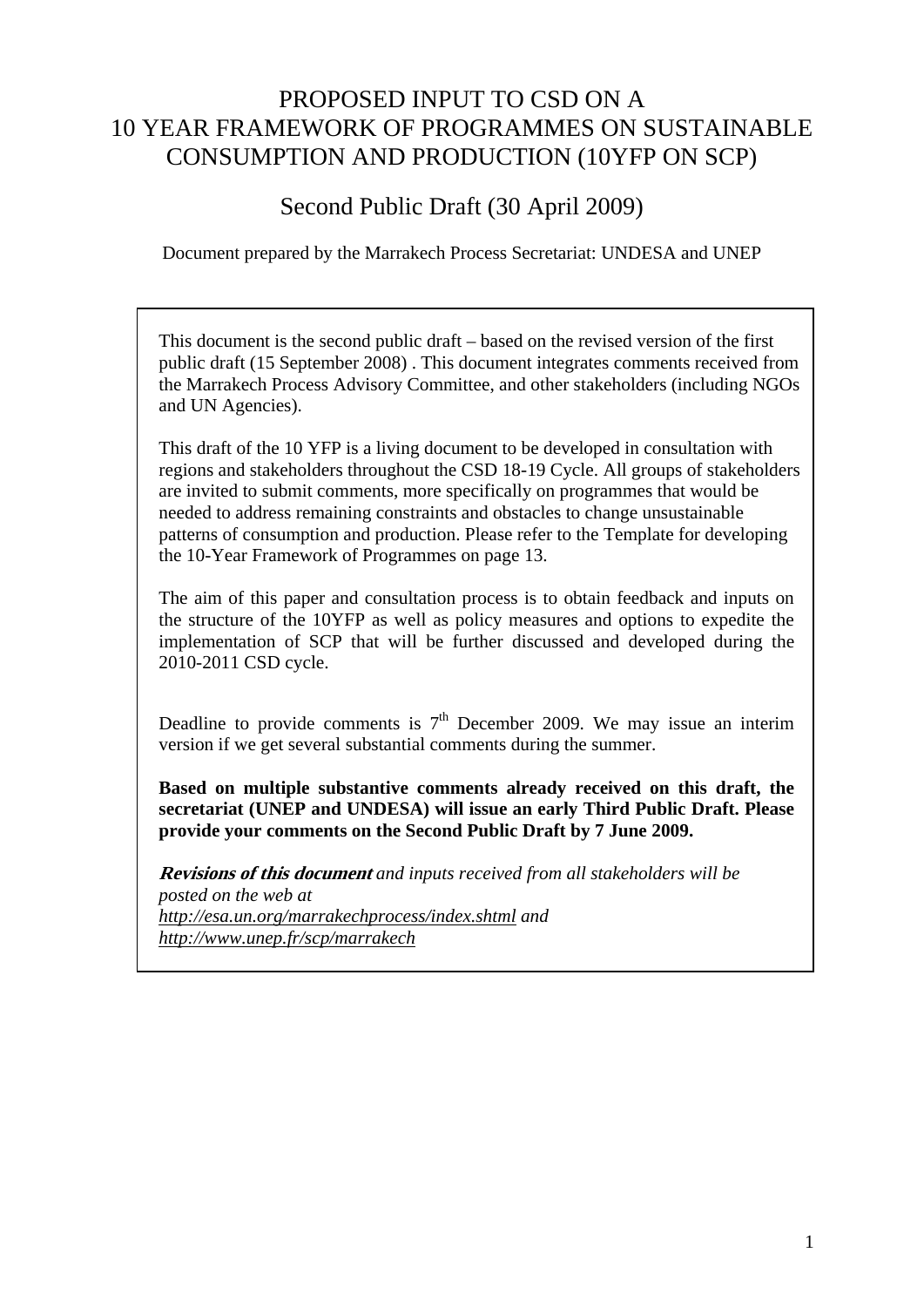# TABLE OF CONTENTS

|          | 2.1.4 Partnerships and implementation mechanisms (to be developed) 9           |  |  |  |
|----------|--------------------------------------------------------------------------------|--|--|--|
|          |                                                                                |  |  |  |
|          |                                                                                |  |  |  |
|          |                                                                                |  |  |  |
|          | 2.2.2 Building the Framework for Action: identified regional SCP priorities  9 |  |  |  |
|          |                                                                                |  |  |  |
|          |                                                                                |  |  |  |
|          |                                                                                |  |  |  |
|          |                                                                                |  |  |  |
|          |                                                                                |  |  |  |
|          | III. Marrakech Process Roadmap towards the Commission on Sustainable           |  |  |  |
|          |                                                                                |  |  |  |
|          |                                                                                |  |  |  |
| Table 1. | Regional SCP priorities and needs identified under the Marrakech               |  |  |  |
|          |                                                                                |  |  |  |
| Table 2. | Template for developing the 10-Year Framework of Programmes on                 |  |  |  |
|          |                                                                                |  |  |  |
| Table 3. |                                                                                |  |  |  |
|          |                                                                                |  |  |  |
|          | Diagrams 2A/2B. 10-Year Framework of Programmes on SCP using a Life            |  |  |  |
|          |                                                                                |  |  |  |
|          |                                                                                |  |  |  |
|          |                                                                                |  |  |  |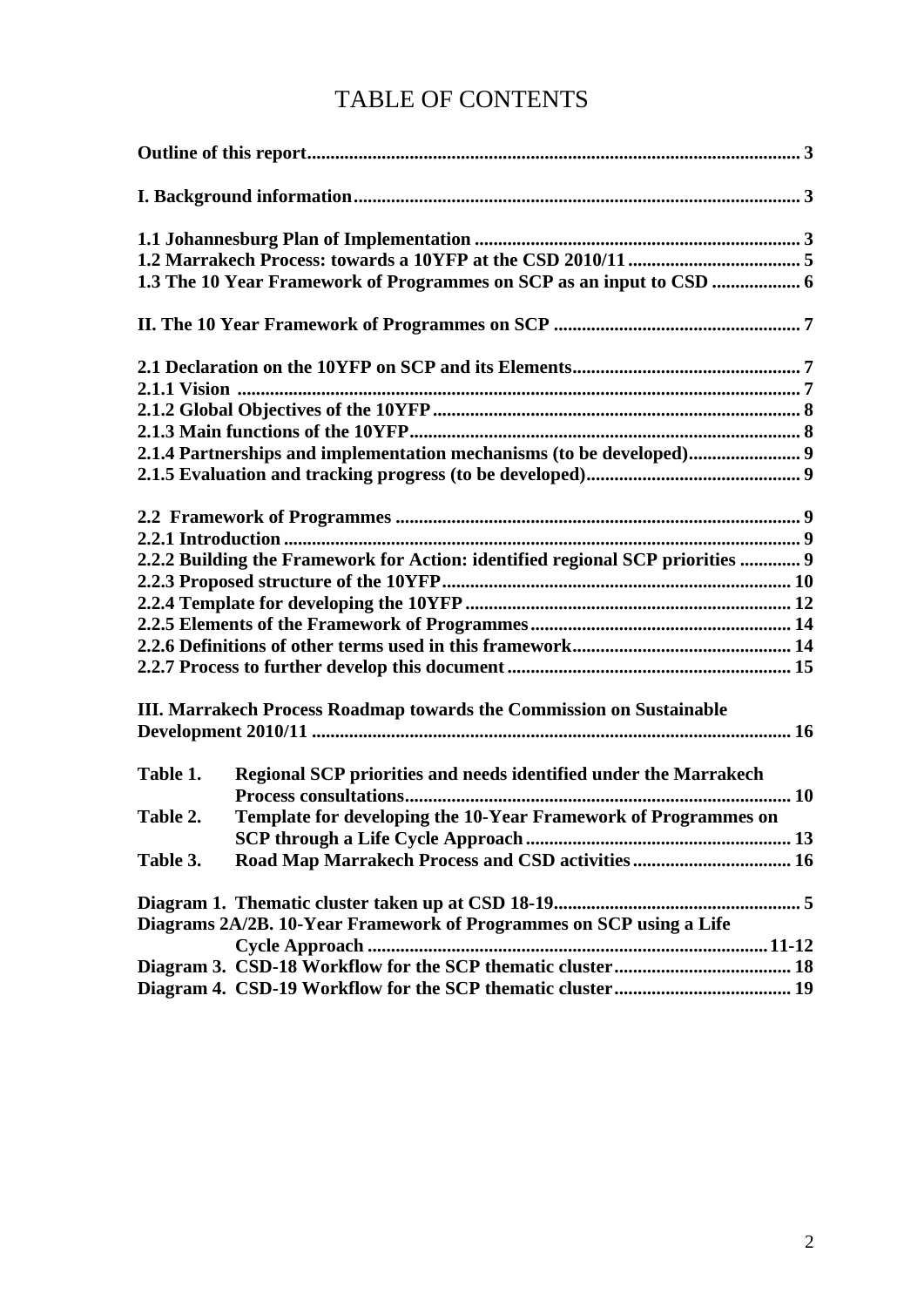#### **Outline of this report**

This document is structured as follows: Section I gives background information on the Johannesburg Plan of Implementation and the Marrakech Process to develop input on the 10YFP on SCP into the Commission on Sustainable Development (CSD). Section II presents a proposal for the 10YFP. Section 2.1 outlines the potential elements of the declaration on SCP (vision, overall objectives and main functions). Section 2.2 "Framework of Programmes" provides the template for the suggested framework, with indicative programmes that could be integrated in a 10YFP. All stakeholders are encouraged to fill-in this template to identify the programmes, policies, tools and means of implementation required to support the shift to SCP in their region and/or country. Finally, section III explains the consultation process and the next steps for the elaboration of the 10YFP, as well as the roadmap for inputs and interaction with the CSD process.

#### **I. Background information**

#### **1.1 Johannesburg Plan of Implementation**

During the Rio Summit in 1992 the issue of 'sustainable consumption and production' (SCP) was elaborated in Agenda 21 and commitments were made to promote sustainable patterns of consumption and production. At the World Summit on Sustainable Development (WSSD) in Johannesburg in 2002, all countries agreed that achieving SCP, along with poverty eradication and protection and sustainable management of the natural resource base, are the 3 overarching priorities to realize sustainable development.<sup>1</sup>

In the Johannesburg Plan of Implementation (JPOI), UN member states agreed to "encourage and promote the development of a 10-year framework of programmes in support of regional and national initiatives to accelerate the shift towards sustainable consumption and production to promote social and economic development within the carrying capacity of ecosystems by addressing and, where appropriate, delinking economic growth and environmental degradation through improving efficiency and sustainability in the use of resources and production processes and reducing resource degradation, pollution and waste. All countries should take action, with developed countries taking the lead, taking into account the development needs and capabilities of developing countries, through mobilization, from all sources, of financial and technical assistance and capacity-building for developing countries."<sup>2</sup>. This would require actions at all levels to:

(a) **Identify specific activities, tools, policies, measures and monitoring and assessment mechanisms**, including, where appropriate, life-cycle analysis and national indicators for measuring progress, bearing in mind that standards applied by some countries may be inappropriate and of unwarranted economic and social cost to other countries, in particular developing countries;

(b) Adopt and implement **policies and measures aimed at promoting sustainable patterns of production and consumption**, applying, inter alia, **the polluter-pays principle** described in principle 16 of the Rio Declaration on Environment and Development;

 $\overline{a}$ 

 $<sup>1</sup>$  Johannesburg Plan of Implementation, para. 14.</sup>

 $<sup>2</sup>$  Johannesburg Plan of Implementation, para. 15.</sup>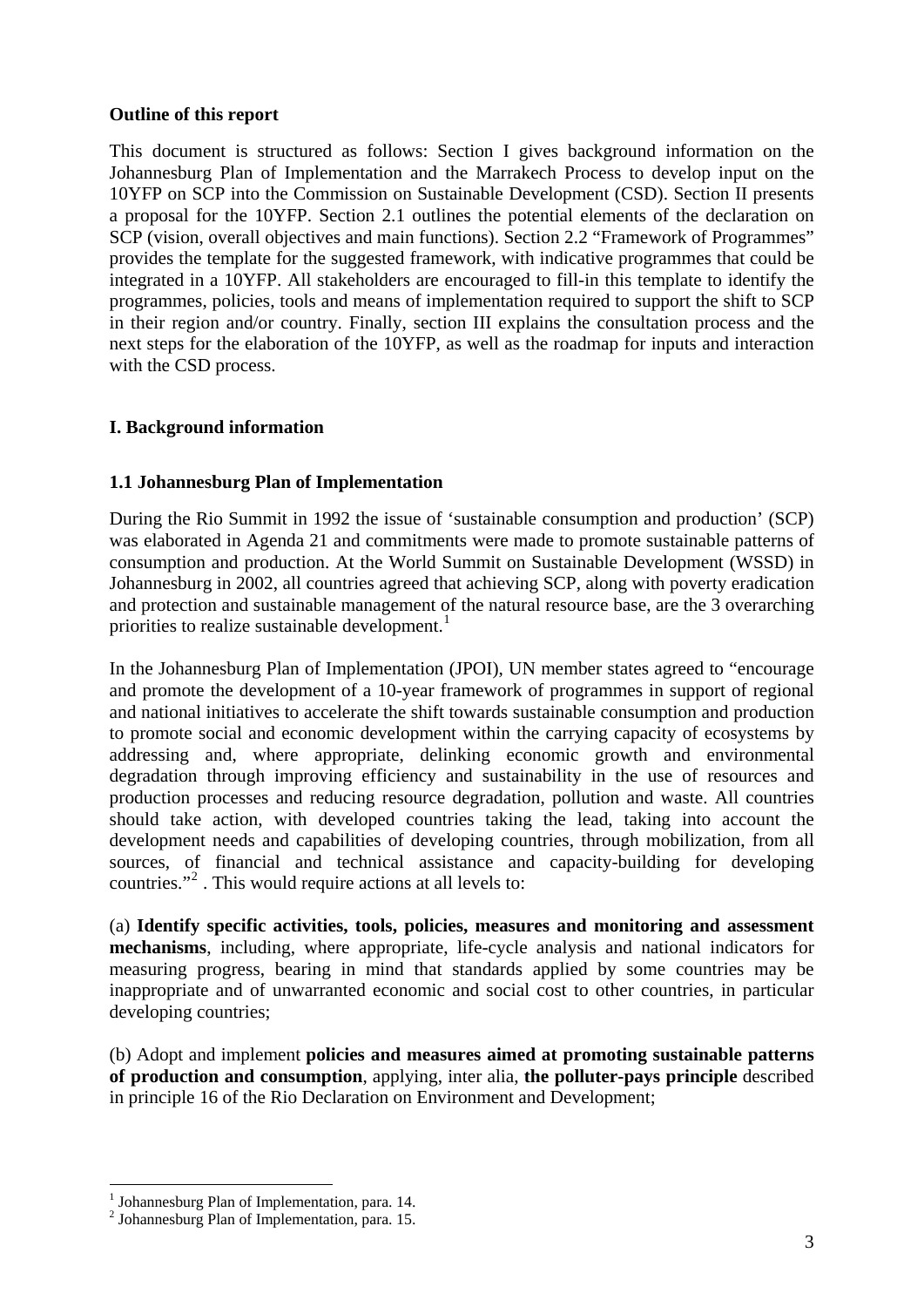(c) Develop production and consumption policies to **improve the products and services provided**, while reducing environmental and health impacts, using, where appropriate, science-based approaches, such as life-cycle analysis;

(d) Develop **awareness-raising** programmes on the importance of sustainable production and consumption patterns, particularly among youth and the relevant segments in all countries, especially in developed countries, **through, inter alia, education, public and consumer information, advertising and other media, taking into account local, national and regional cultural values;** 

(e) **Develop and adopt, where appropriate, on a voluntary basis, effective, transparent, verifiable, non-misleading and non-discriminatory consumer information tools** to provide information relating to sustainable consumption and production, including human health and safety aspects. These tools should not be used as disguised trade barriers;

(f) **Increase eco-efficiency, with financial support from all sources**, where mutually agreed, for capacity-building, technology transfer and exchange of technology with developing countries and countries with economies in transition, in cooperation with relevant international organizations.

The JPOI-Chapter III further suggests a broad array of actions to foster SCP, including:<sup>3</sup>

- Increase **investment in cleaner production and eco-efficiency** in all countries through, inter alia, incentives and support schemes and policies directed at establishing appropriate regulatory, financial and legal frameworks (JPOI, paragraph 16).
- **Integrate the issue of production and consumption patterns into sustainable development policies, programmes and strategies**, including, where applicable, into poverty reduction strategies (JPOI paragraph 17).
- Enhance **corporate environmental and social responsibility and accountability** (JPOI, paragraph 18).
- Encourage relevant authorities at all levels to take sustainable development considerations into account in decision-making, including on national and local development planning, investment in infrastructure, business development and public procurement (JPOI, paragraph 19).

It was decided by member states at CSD-11 that "a 10YFP on SCP" will be discussed, along with 4 other themes, in the 2010-2011 cycle of the CSD (CSD-18-19).

 $\overline{a}$ 

 $3$  Johannesburg Plan of Implementation, para. 15, 16, 17.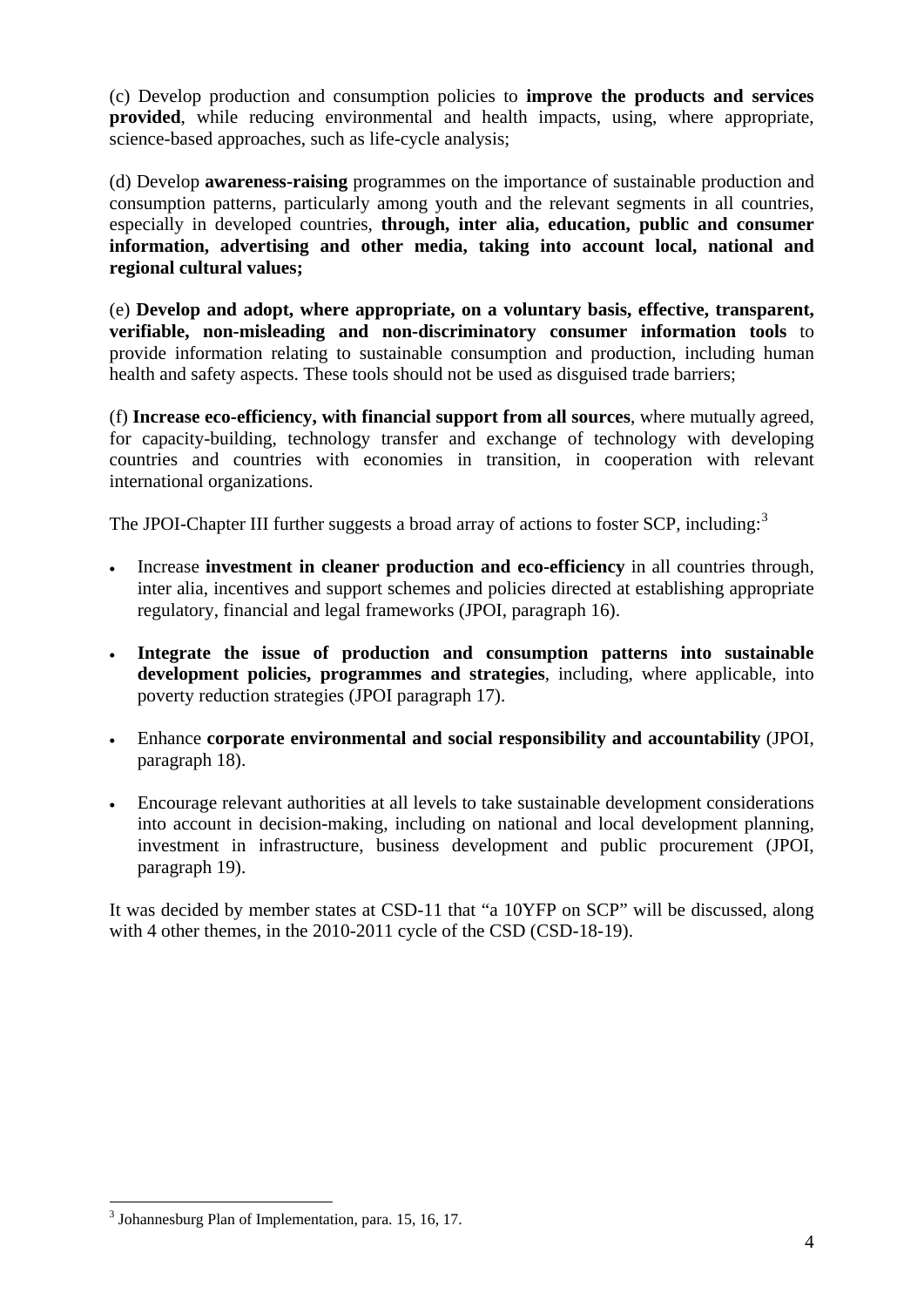| Cycle     | <b>Thematic cluster</b>                                                                                                                                                                | <b>Cross-cutting issues</b>                                                                                                                                                                                                                                                                                                                                                                                                                                                                               |
|-----------|----------------------------------------------------------------------------------------------------------------------------------------------------------------------------------------|-----------------------------------------------------------------------------------------------------------------------------------------------------------------------------------------------------------------------------------------------------------------------------------------------------------------------------------------------------------------------------------------------------------------------------------------------------------------------------------------------------------|
| 2010/2011 | Transport<br>Chemicals<br>Waste<br>$\bullet$<br>Management<br>Mining<br>$\bullet$<br>$A$ 10-year<br>٠<br>Framework of<br>Programmes on<br>Sustainable<br>Consumption and<br>Production | Poverty eradication, Changing unsustainable<br>patterns of consumption and production,<br>Protecting and managing the natural resource<br>base of economic and social development,<br>Sustainable development in a globalizing world,<br>Health and sustainable development, Sustainable<br>development of SIDS, Sustainable development<br>for Africa, Other regional initiatives, Means of<br>implementation, Institutional framework for<br>sustainable development, Gender equality, and<br>Education |

**Diagram 1. Thematic cluster taken up at CSD 18-19** 

#### **1.2 Marrakech Process: towards a 10YFP at the CSD 2010/11**

To support Chapter III of the JPOI the Marrakech Process was launched in 2003. The Marrakech Process is a global multi-stakeholder process to support the implementation of Sustainable Consumption and Production (SCP) and the elaboration of a 10-Year Framework of Programmes on SCP (10YFP). UNEP and UN DESA are serving as the Secretariat to coordinate this global process, with an active participation of national governments, development agencies, UN –Inter Agency Network, and major groups -thus far represented by business and industry, NGOs, trade unions, and other stakeholders. The first meeting devoted to developing the 10-YFP took place in Marrakech, Morocco in June 2003, hence the name.

The Marrakech Process is developing inputs to the 10YFP in a participatory and bottom up approach through the following phases.<sup> $4$ </sup> The International Panel for Sustainable Resource Management will provide scientific support to the process.

- a) Organising regional consultations to promote awareness and identify priorities and needs for SCP;
- b) Building regional programmes and implementation mechanisms with regional and national ownership, to be endorsed by the relevant regional institutions;
- c) Implementing concrete projects and programmes on the regional, national and local levels to develop and/or improve SCP tools and methodologies, with the Task Forces as the main mechanisms;
- d) Evaluating progress, exchanging information and encouraging international cooperation and coordination, through the international review meetings;
- e) Securing and incorporating multi-stakeholder inputs on the elaboration of a 10YFP to be submitted as input to the CSD18 and CSD19.

 $\overline{a}$ 

<sup>&</sup>lt;sup>4</sup> For more information on the mechanisms of the Marrakech Process see: http://esa.un.org/marrakechprocess and  $http://www.unep.fr/pc/sustain/10year/home.htm$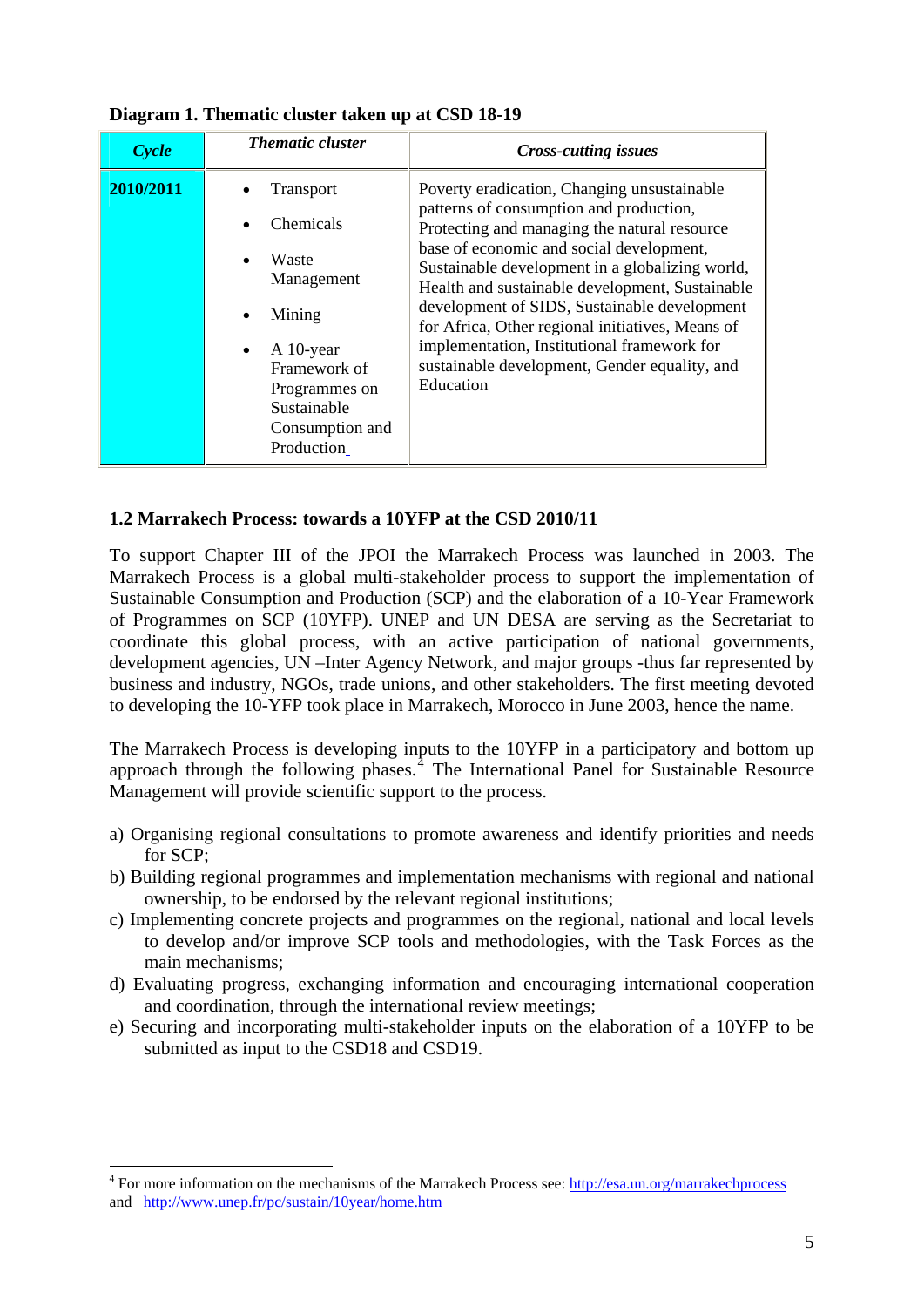#### *Accomplishment so far*

In its first five years, the Marrakech Process has promoted the development of regional SCP programmes or action plans in Africa and Latin America with the institutional support of the regional intergovernmental organizations as well as in the European Union.<sup>5</sup> These programmes or action plans address issues that are highly relevant to the energy, food, water, and climate crises. The West Asian, Asia-Pacific and North American regions have also engaged in similar processes in 2008.

Seven Marrakech Task Forces have been created that support the development of SCP tools, capacity building and the implementation of SCP projects on the following specific SCPrelated issues: cooperation with Africa, sustainable products, sustainable lifestyles, sustainable public procurement, sustainable tourism, sustainable buildings and construction, and education for sustainable consumption. Most of the task forces are supporting the implementation of demonstration projects and the collection of best practices. These include creating a Tool Kit on Sustainable Public Procurement, implementing a project on Ecolabelling for Africa, undertaking an awareness-raising campaign for tourists called the Green Passport, conducting a Global Survey on Sustainable Lifestyles, developing guidelines for education on sustainable consumption, and preparing a study on the contribution of sustainable buildings and construction to climate change mitigation, among other tools.<sup>6</sup>

Activities have also taken place at the national level supporting the development of National SCP Programmes through capacity building and implementation of demonstration projects in various countries, including Mauritius, Senegal, Indonesia, Tanzania, Egypt, Mozambique, Colombia, Brazil and Ecuador. Progress has been made in engaging countries with emerging economies, including the convening of national roundtables on SCP in China, India, Brazil and South Africa.<sup>7</sup>

#### **1.3 The 10 Year Framework of Programmes on SCP as an input to CSD**

The 10YFP being developed under the Marrakech Process as an input to CSD is meant to be an international framework of programmes and action that support regions, countries and a range of stakeholders to accelerate the shift towards SCP, promoting social and economic development within the carrying capacity of ecosystems.

The proposed 10YFP needs to move the SCP agenda along, building on Agenda 21 and the JPOI. It is thus of vital importance to define common principles and key priority areas in needs of international, regional and national supports to focus cooperation on these specific activities (informed by regional and national priorities, needs and initiatives). The 10YFP should also provide incentives for all stakeholders to engage in and support concrete SCPrelated actions. However, the final structure and content of the 10YFP -that will be discussed and negotiated at CSD 18 and 19- will be decided by member states of the CSD.

The input provided by the Marrakech Process to the CSD should be structured to maximize its usefulness to member states. Based on previous CSD sessions, a range of possible outcomes for the 10YFP can be contemplated and have been analysed. At the second meeting of the

 $\overline{a}$ 

 $7$  For more information on the National activities and outcomes see: http://www.unep.fr/scp/marrakech/consultations/national

 $5$  For more information on the regional process and outcomes see:

http://www.unep.fr/scp/marrakech/consultations/regional

<sup>&</sup>lt;sup>6</sup> For more information please refer to: http://www.unep.fr/scp/marrakech/taskforces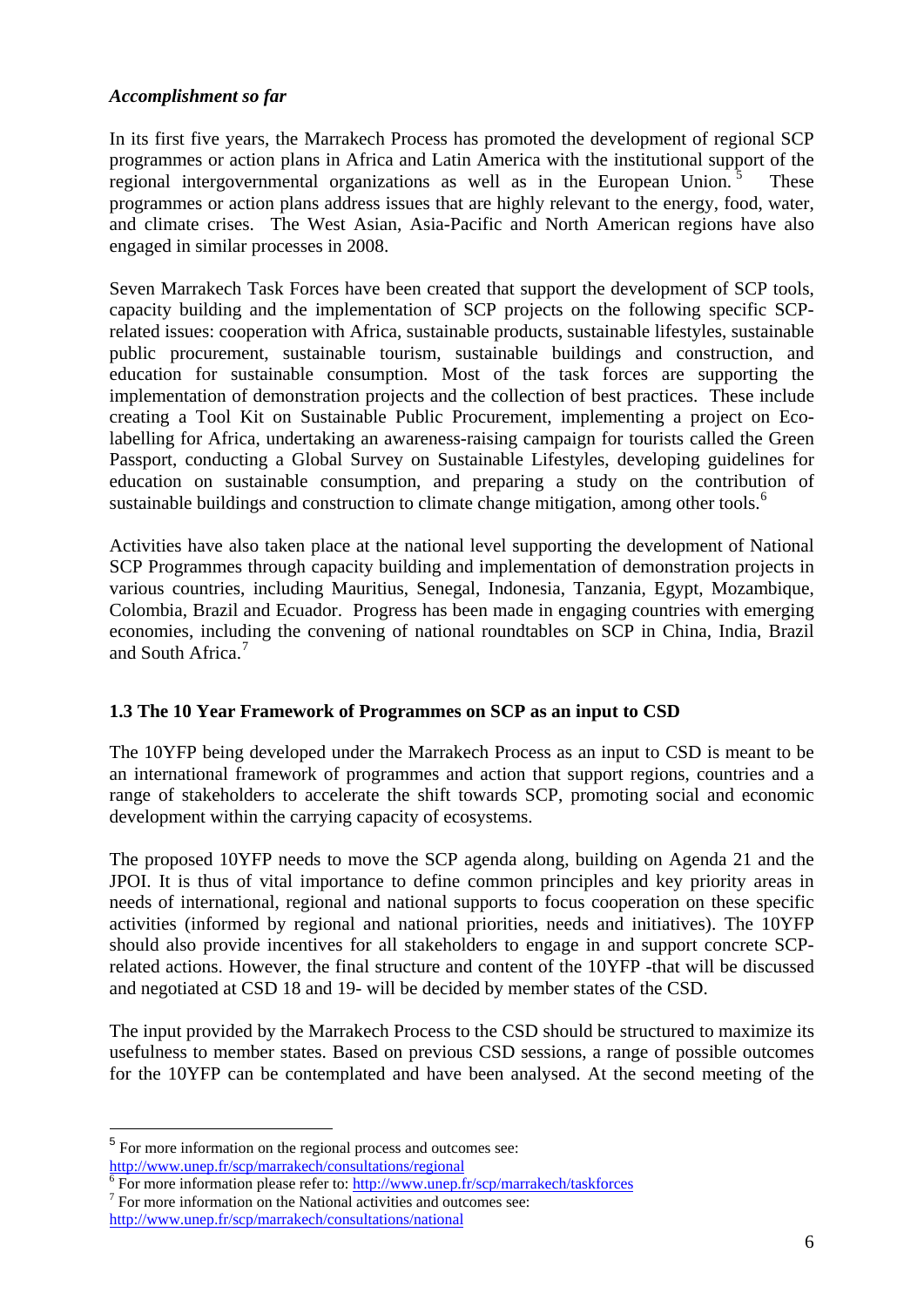Marrakech Process Advisory Committee, it was suggested that these inputs could be comprised of:

- **A declaration on SCP**: outlining a vision, objectives and monitoring mechanisms, and
- **A Template Framework of Programmes:** developed from the outcomes of national, regional and global consultations and a mapping of existing activities on needs and priorities for achieving SCP patterns (provided by all stakeholders).

It was also agreed that cooperation with and support of the Regional Economic Commissions will be important, especially in preparations for the Regional Implementation Meetings (RIMs).

## **II. The 10 Year Framework of Programmes on SCP**

#### **2.1 Declaration on the 10YFP on SCP and its Elements**

Whatever the structure of the decision adopted at CSD, it will need to clarify the objectives and functions of the 10 Year framework of programmes on SCP (10YFP). Such a statement of objectives might be incorporated into a CSD declaration/decision on Sustainable Consumption and Production. These objectives might be drawn from key elements of Agenda 21 and the JPOI related to SCP, as well as references to the principles of the Rio Declaration on Environment and Development, including, inter alia, the principle of common but differentiated responsibilities, and to the Millennium Development Goals. Monitoring, assessment and reporting of progress made in implementing the programmes should also be addressed.

#### **2.1.1 Vision**

The Marrakech Process provides a unique opportunity at the international level to develop a coordinated, global framework of programmes (10YFP) in a systematic and integrated manner. A successful CSD and subsequent implementation will lead to the following vision:

The world's population meets at least its basic needs while living off *one* planet. This will be done by changing current unsustainable consumption and production patterns, including lack of access to products and services to meet basic needs, while achieving a more equitable distribution of resource consumption across the planet. The 10YFP will support the shift to policies, private sector management practices and consumer choice that promote the delivery and consumption of products and services which deliver more utility, while consuming fewer resources and causing less pollution. Through these measures the worsening social and ecological trends will be reversed, by a rapid transition towards *resource efficient economies* and *low carbon societies*  within the carrying capacity of ecosystems*.* 

The 10YFP will thus contribute to decoupling economic growth from environmental degradation and increasing the welfare of citizens, and in particular people living in poverty. As such the 10YFP can contribute to achieving the goals of other global processes, notably the UNFCCC and MDGs. The shift towards SCP could as well support the launching of an efficiency revolution, involving investment in sustainable infrastructure and development achieving a fairer distribution of wealth within and across borders.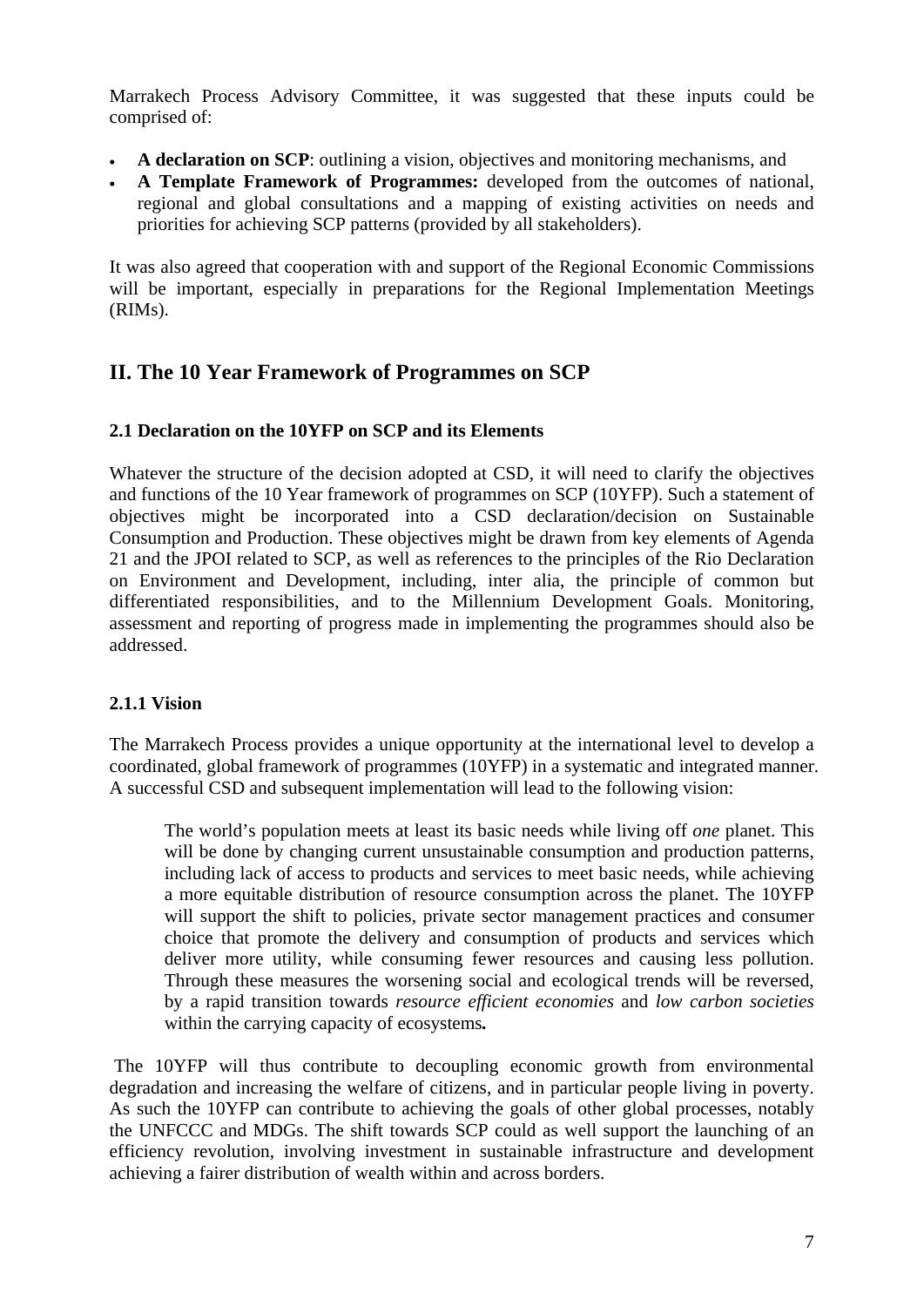The vision of the 10YFP should provide a common definition and understanding of SCP. SCP is defined as "the use of services and related products which respond to basic needs and bring a better quality of life while minimizing the use of natural resources and toxic materials as well as the emissions of waste and pollutants over the life-cycle so as not to jeopardize the needs of future generations." (UN CSD International Work Programme, adopted in 1995).

The 10YFP will focus mainly on areas where there are no international processes (e.g. under Kyoto Protocol, Basel Convention etc.) going on and will identify areas where SCP policies, tools and capacity building activities can contribute to achieving internationally agreed objectives and targets (e.g. CO2 reduction, MDGs, Global Green New Deal).

### **2.1.2 Global Objectives of the 10YFP**

The main objective of the 10YFP is to be a global framework of programmes on SCP that support initiatives to be pursued by all actors to accelerate the shift towards sustainable consumption and production patterns, thus promoting social and economic development within the carrying capacity of ecosystems. The 10YFP should also provide incentives for such actions by all stakeholders.

The objectives which could be considered as guiding the 10YFP are the following:

- decouple economic growth from environmental degradation (e.g., increase resource and energy efficiency, change unsustainable consumption and production patterns, dematerialize, move to a low-carbon economy);
- reduce the negative environmental impacts of consumption and production globally;
- mainstreaming the sustainable use and management of natural resources in the decision making process of governments, private sector and civil society organizations;
- scaling and speeding up progress towards meeting the relevant MDGs (including MDG7), raising living standards in developing countries in a sustainable manner;
- support existing multilateral environmental agreements including climate change adaptation and mitigation measures but not duplicating their work;
- stimulate demand for and supply of sustainable products and services in the market which would involve creation of new economic activities and productive jobs, within the carrying capacity of ecosystems;
- promote more sustainable and low-carbon lifestyles; and
- enhance social development through sustainable investment in people and communities as highlighted in the Green New Deal.

#### **2.1.3 Main functions of the 10YFP**

The draft 10YFP is aimed at informing the CSD Bureau, the governments and stakeholders in their deliberation on the 10YFP to be reviewed during CSD 18 and 19.

The main functions of the 10 YFP are to:

- encourage and provide incentives for actions at all levels and international and regional cooperation to promote SCP;
- encourage further activities in priority sectors or consumption clusters with high resource intensity and of major economic, social and environmental importance where action is needed to foster SCP;
- encourage and support governments wishing to establish policies and economic incentives to change consumption and production patterns, through partnerships, research, capacity building, pilot projects and award schemes;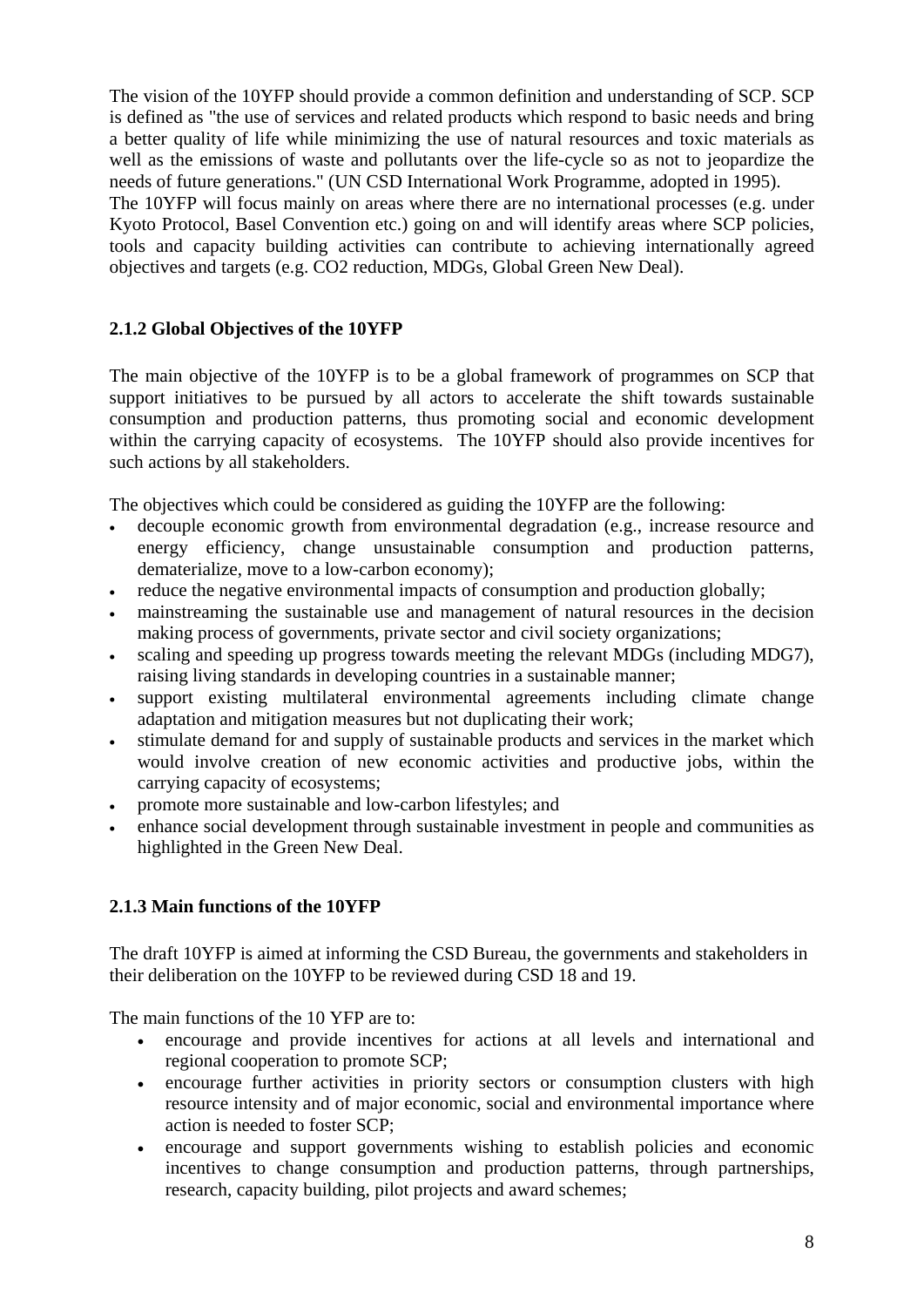- foster knowledge sharing, technology transfer, financing and capacity building for specific activities related to SCP with a special focus on the needs of developing countries;
- encourage and provide incentives for countries or regions willing to set their own goals and priorities related to SCP.

#### **2.1.4 Partnerships and implementation mechanisms (to be developed)**

#### **2.1.5 Evaluation and tracking progress (to be developed)**

#### **2.2 Framework of Programmes**

#### **2.2.1 Introduction**

The 10YFP will provide an umbrella of general programmes to support the implementation of SCP at the regional and national levels. As regional priorities differ, the 10YFP needs to be flexible and include region-specific activities. The programmes that will emerge will lead to policy options and capacity building activities to support the shift to SCP at the various geographical levels.

#### **2.2.2 Building the Framework for Action: identified regional SCP priorities**

The development for a 10YFP builds upon the regional and national needs and priorities identified under the Marrakech Process consultations and the work of the Marrakech Task Forces and other relevant stakeholders. Common priorities have been identified across regions. For instance, most regions have identified some key sectoral priorities such as energy, waste management, water, mobility, housing, agriculture and tourism. Most regions also identified key policies and tools to promote SCP, such as developing national SCP programmes or action plans, utilizing economic instruments, promoting sustainable procurement, and integrating SCP into formal and informal education. However, it has to be ensured that the 10YFP is not duplicating other processes in the areas mentioned but rather supporting them. Poverty reduction is a cross-cutting issue for most regions (Table 1).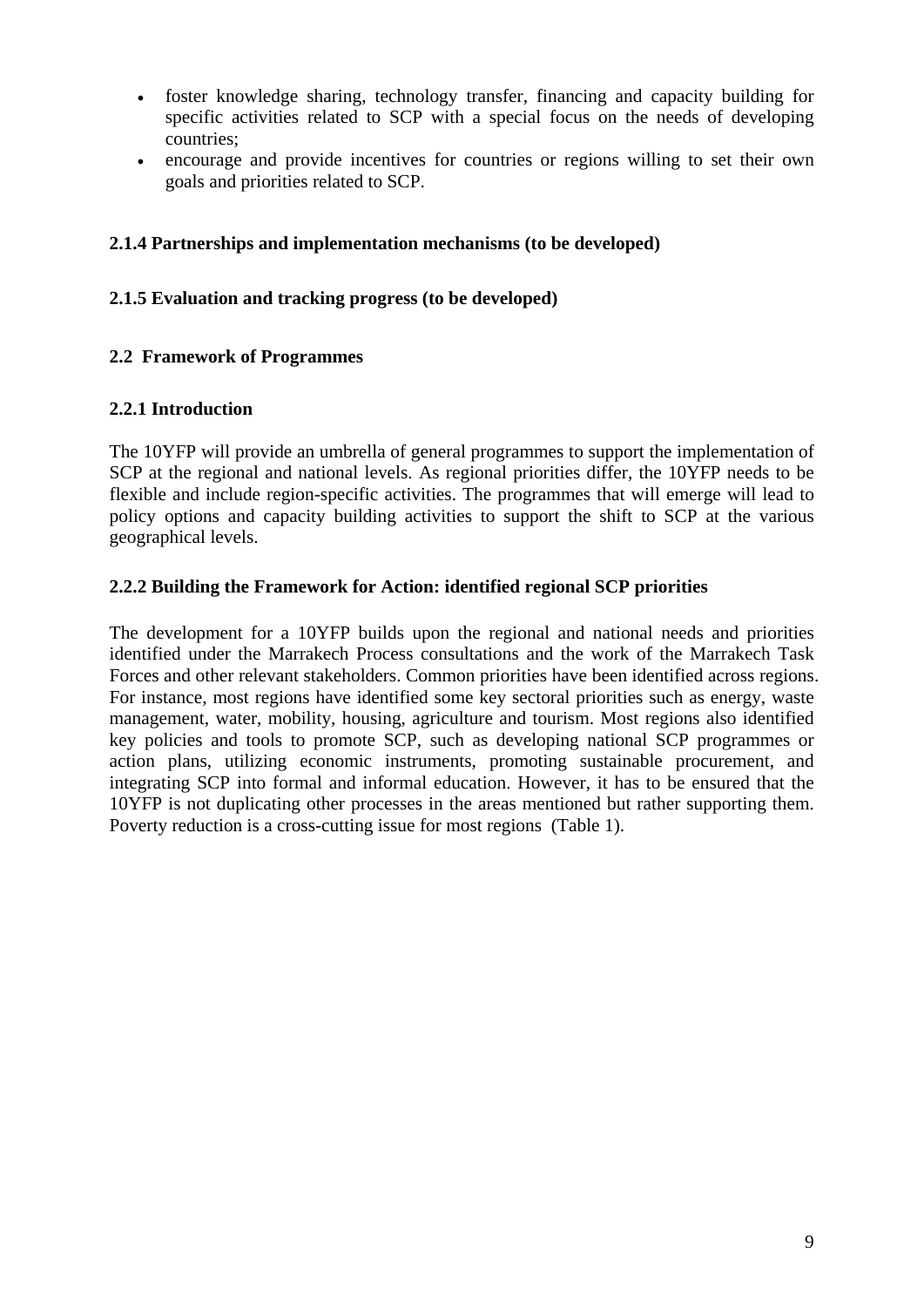| <b>REGION</b>                                                               |               |                              |               | <b>LATIN AMERICA</b>        |                                   |
|-----------------------------------------------------------------------------|---------------|------------------------------|---------------|-----------------------------|-----------------------------------|
| <b>PRIORITIES</b>                                                           | <b>AFRICA</b> | ASIA &<br><b>THE PACIFIC</b> | <b>EUROPE</b> | & THE CARIB-<br><b>BEAN</b> | <b>ARAB REGION</b><br>(WEST ASIA) |
| <b>PRIORITY SECTORS</b>                                                     |               |                              |               |                             |                                   |
| <b>ENERGY</b>                                                               | ٠             | ٥                            | ٠             | ٠                           |                                   |
| AGRICULTURE-FOOD                                                            | ٠             |                              | ٠             |                             |                                   |
| <b>HOUSING (BUILDINGS &amp; CONSTRUCTION)</b>                               | *             |                              | ٠             |                             | ٠                                 |
| <b>TRANSPORT / MOBILITY</b>                                                 | *             | *                            | ٠             | *                           |                                   |
| <b>TOURISM</b>                                                              | *             |                              | *             | *                           |                                   |
| <b>WASTE</b>                                                                | 冰             | ٠                            |               | 冰                           |                                   |
| <b>WATER</b>                                                                | $\bullet$     |                              |               |                             |                                   |
| <b>PRIORITY SCP PROGRAMMES/TOOLS</b>                                        |               |                              |               |                             |                                   |
| <b>NATIONAL SCP ACTION PLANS/</b><br><b>PROGRAMMES</b>                      | $\bullet$     | $\bullet$                    | $\bullet$     | $\bullet$                   |                                   |
| <b>FINANCE AND ECONOMIC FRAMEWORK</b><br><b>FOR SCP</b>                     |               |                              |               |                             |                                   |
| <b>SUSTAINABLE PROCUREMENT</b>                                              | ٠             | ٠                            | ٠             | ٠                           |                                   |
| SUSTAINABLE PRODUCTS & SERVICES<br>(Labelling & Standards)                  |               |                              |               |                             |                                   |
| <b>EDUCATION, INFORMATION ON SCP &amp;</b><br><b>SUSTAINABLE LIFESTYLES</b> | ٠             | ٠                            |               |                             |                                   |
| <b>ENHANCING BUSINESS COMPETITIVENESS</b><br><b>THROUGH SCP (SMEs)</b>      | $\bullet$     | $\bullet$                    | $\bullet$     |                             |                                   |
| <b>URBAN &amp; RURAL DEVELOPMENT</b><br>(SUSTAINABLE CITIES)                |               |                              |               |                             |                                   |
| <b>CROSS-CUTTING ISSUE</b>                                                  |               |                              |               |                             |                                   |
| <b>POVERTY ALLEVIATION</b>                                                  |               |                              |               |                             |                                   |

**Table 1. Regional SCP priorities and needs identified under the Marrakech Process consultations** 

O Priority arising at international meeting \* Issue discussed under Urban Development

**O** Priority arising at the international meeting \* Issue discussed under Urban Development

It is expected that the framework will comprise a range of mechanisms and partnerships to deliver support at national and regional levels for the design and implementation of policies and management practices and adoption of technologies that promote SCP.

In order to achieve the objectives mentioned previously, the "Framework" should be designed to trigger cooperation at all levels for the actual implementation of SCP. This should de done by defining the key programmes that could support the transition towards "resource efficient/green economies" and "sustainable/low-carbon economies" and identifying and providing the necessary means of implementation (including initiatives, partnerships and other type of cooperation) as well as the measures of success.

#### **2.2.3 Proposed structure of the 10YFP**

The structure of the 10YFP uses a Life-Cycle Approach (LCA) which helps guide SCP work not already covered by other international processes. It is about going beyond the traditional focus on production sites and manufacturing processes so that the environmental, social and economic impacts of a product/service over its entire life cycle are taken into account.

This structure of the 10YFP is presented in the **diagrams 2A and 2B** and further detailed in the **template** provided below. It offers clear entry points for all stakeholders to engage in SCP.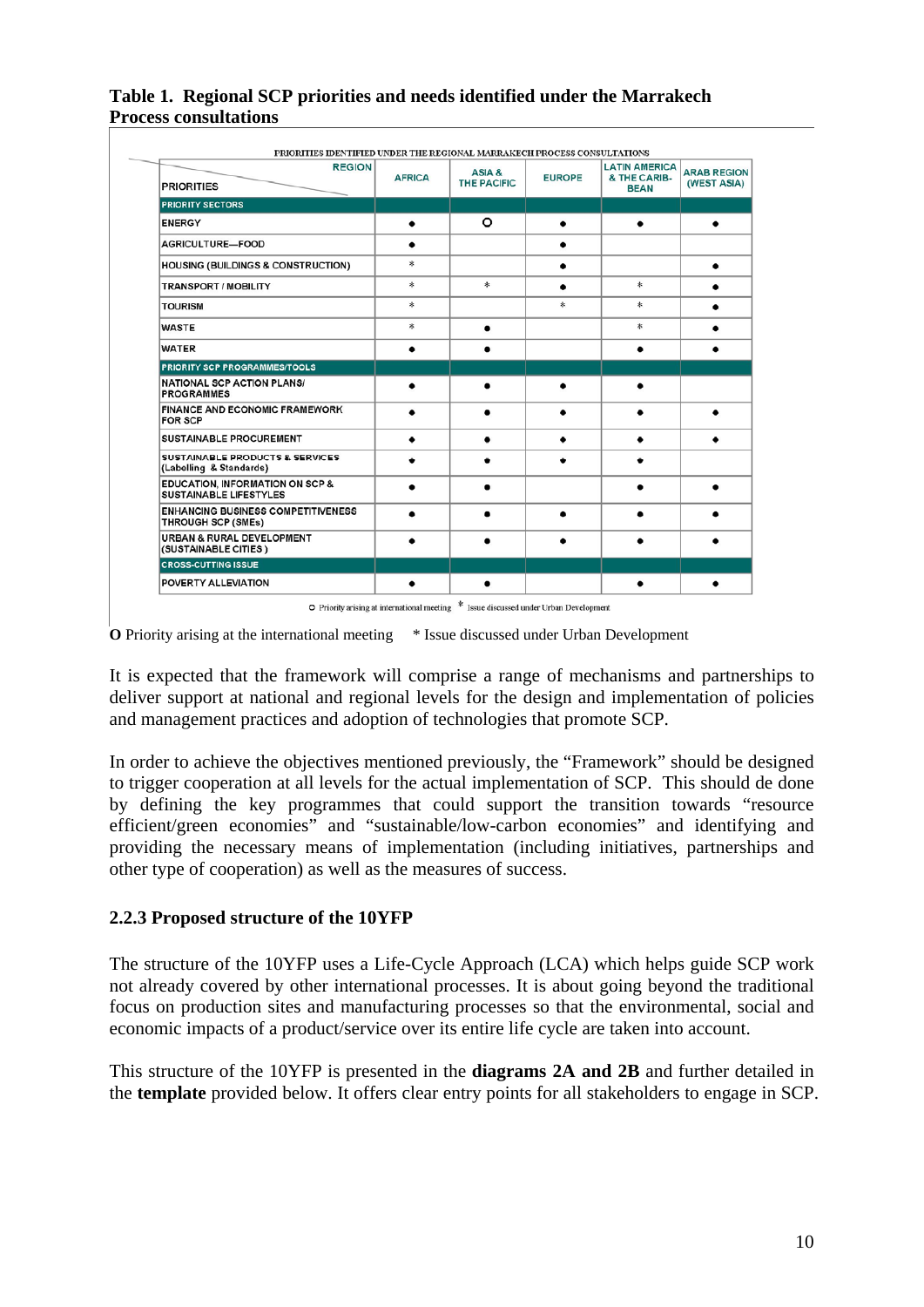**Diagram 2.A** *10-Year Framework of Programmes on SCP using a Life Cycle Approach*



-Managing natural resources (Chapter IV) with poverty alleviation (Chapter II) are the other 2 overarching objectives of -Sustainable Development in the JPOI, thus they both appear as cross-cutting issues in the 10YFP.

Note: This diagram has been developed by the Marrakech Process Secretariat (UNEP and UNDESA) based on the Life Cycle Approach.

The **diagram 2.A** illustrates in its core the typical life cycle of a product/service. The life cycle stages are represented by the boxes at the inner core of the diagram.

Outside the life cycle core of the diagram are two layers that influence activities in the core. The outside layer - **Enabling policy framework -** covers a broad range of policy interventions (e.g. national SCP action plans, fiscal and economic instruments) that influence activities throughout the entire life cycle of sectors/products/services. The second layer "**Market forces and signals"** contains a range of market-based instruments, voluntary tools and consumer behaviour, including Corporate Environmental and Social Responsibility (CESR) and product pricing, that can promote resource efficiency along the lifecycle of product and service. (See **diagram 2.A**)

The arrows have been added to signal that the three layers interact continuously. For example, education and information on SCP influence producers' and consumers' behaviour and values, which in turn, can have a positive impact on the whole life cycle of the products or services.

**Diagram 2.B** provides indicative examples of specific policies/tools that target one or more of the life cycle stages of products/services. Those examples are outlined in the shaded boxes. The arrows represent the interaction among the"Enabling Policy Framework" layer, "Market forces and Signals" layer and the core life cycle diagram. For instance, a company can introduce Environmental Management Systems - EMS (ISO 14001, EMAS) to reduce environmental impacts and increase the efficiency of its manufacturing processes that might have a further impact on the other lifecycle stages.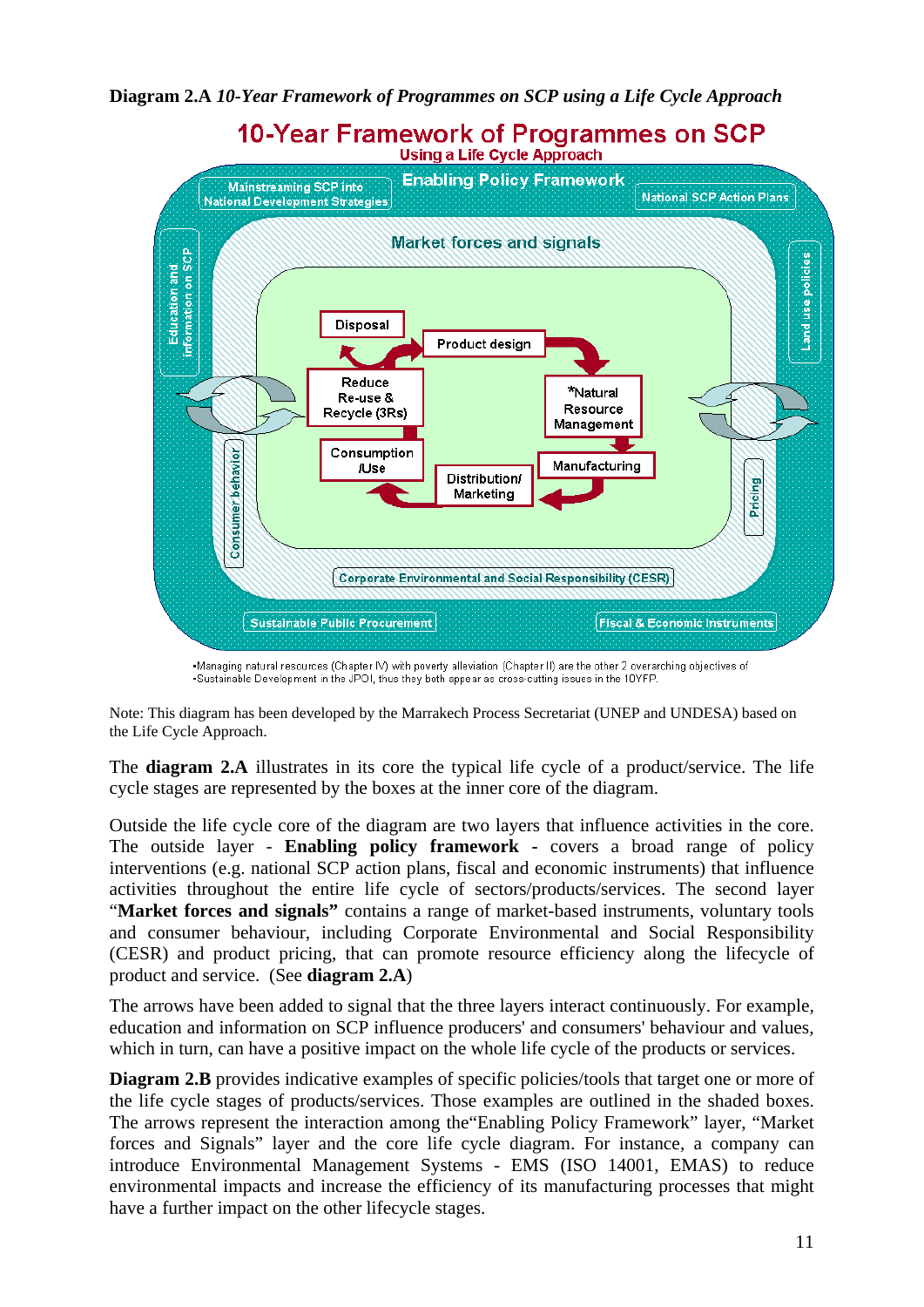**Diagram 2.B** *10-Year Framework of Programmes on SCP using a Life Cycle Approach*



10-Year Framework of Programmes on SCP

\* Managing natural resources (Chapter IV) with poverty alleviation (Chapter II) are the other 2 overarching objectives of Sustainable Development in the JPOI, thus they both appear as cross-cutting issues in the 10YFP.

Note: This diagram has been developed by the Marrakech Process Secretariat (UNEP and UNDESA) based on the Life Cycle Approach.

#### **2.2.4 Template for developing the 10YFP**

The template for developing the 10YFP will help to further identify and develop national, regional, and global key SCP programmes and activities. It is based on the established priority areas identified through the regional multi-stakeholder consultations and discussions held under the Marrakech Process.

**The specific programmes** (in the first column) are possible programmes identified based on the regional outcomes under the Marrakech Process, and on their relevance to increase resource efficiency, decouple economic growth from environmental degradations and accelerate the shift towards SCP. Some programmes maybe added and others dropped depending on priorities. **The types of policies/tools, means of implementation, lead actors and measures of success set out in the other columns are generic**, and should be tailored to the programmes ultimately identified in the first left hand column.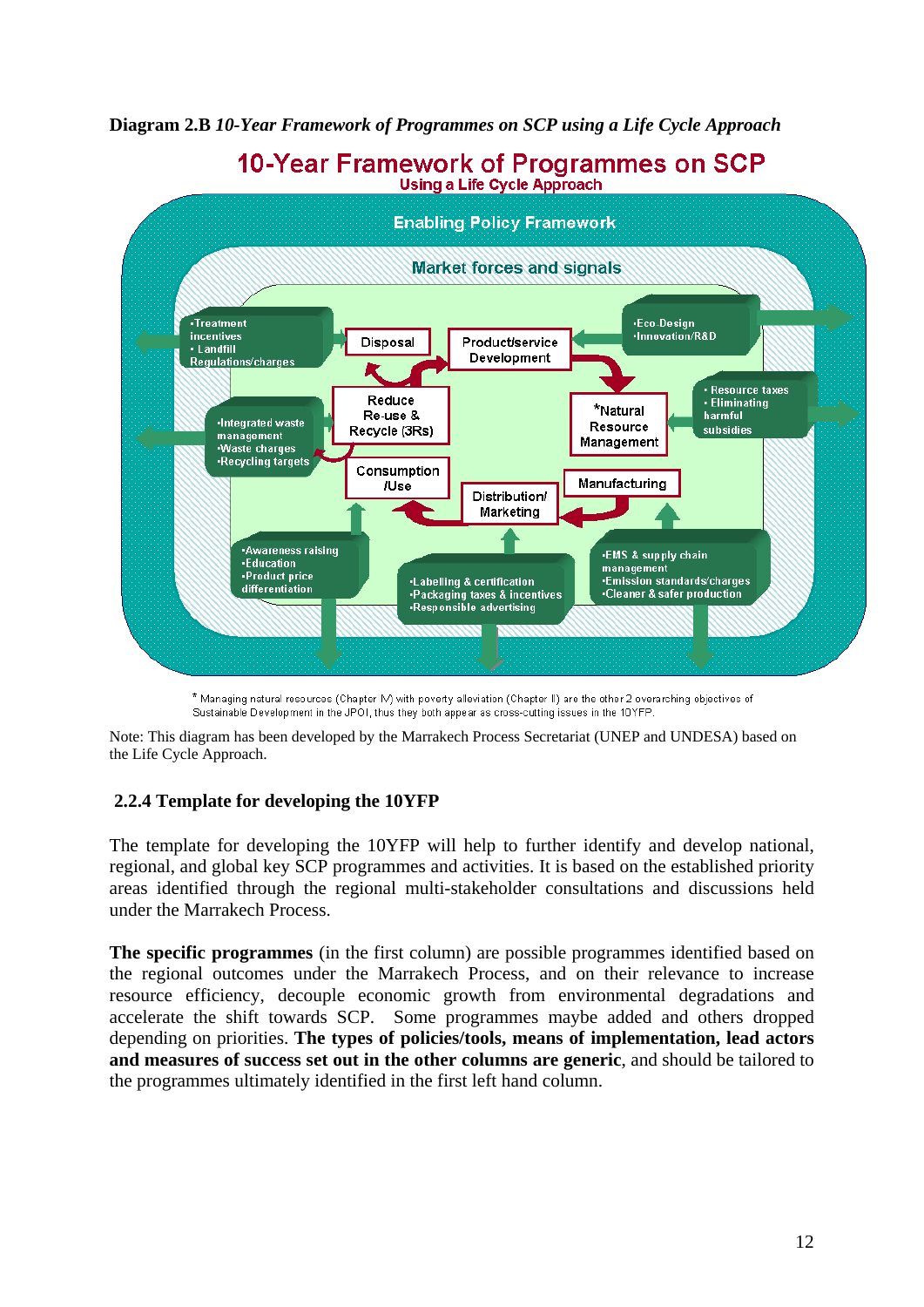#### **Table 2. Template for developing the 10-Year Framework of Programmes on SCP through a Life Cycle Approach**

| <b>PROGRAMMES*</b>                                                      |                                                                                         |                                                                              |                                                                                                                |                                                                                                                              |
|-------------------------------------------------------------------------|-----------------------------------------------------------------------------------------|------------------------------------------------------------------------------|----------------------------------------------------------------------------------------------------------------|------------------------------------------------------------------------------------------------------------------------------|
|                                                                         | POLICIES/                                                                               | <b>MEANS OF</b>                                                              | <b>LEAD ACTORS</b>                                                                                             | <b>MEASURES OF</b>                                                                                                           |
|                                                                         | <b>TOOLS</b>                                                                            | <b>IMPLEMENTATION</b>                                                        |                                                                                                                | <b>SUCCESS</b>                                                                                                               |
| 1. ENABLING POLICY FRAMEWORK AND MARKET FORCES*                         |                                                                                         |                                                                              |                                                                                                                |                                                                                                                              |
| <b>Mainstreaming SCP into National</b><br><b>Development Strategies</b> | $-SEA$<br>-Emission and<br>efficiency standards                                         | -Financing<br>-Capacity building<br>-Technology<br>transfer<br>-Partnerships | -Governments<br>-Int. agencies<br>-Dev. agencies<br>-Industry, NGOs,<br>Trade Unions,<br>other Major<br>Groups | Actions taken to:<br>-achieve MDGs;<br>-increase resource<br>efficiency<br>(e.g. energy,<br>water); and<br>-reduce pollution |
| <b>National SCP action plans</b>                                        |                                                                                         |                                                                              |                                                                                                                |                                                                                                                              |
| <b>Fiscal and economic instruments for SCP</b>                          | -Ecological tax reform                                                                  |                                                                              |                                                                                                                |                                                                                                                              |
| <b>Sustainable public procurement</b>                                   |                                                                                         |                                                                              |                                                                                                                |                                                                                                                              |
| <b>Land use policies</b>                                                | -National, regional<br>and local land use and<br>mobility plans                         |                                                                              |                                                                                                                |                                                                                                                              |
| <b>Education and information for SCP</b>                                | -Responsible<br>advertising<br>-Here & Now:<br>guidelines on<br><b>Education</b> for SC |                                                                              |                                                                                                                |                                                                                                                              |
| 2. CHANGING PATTERNS OF CONSUMPTION AND PRODUCTION (INDICATIVE SECTORS) |                                                                                         |                                                                              |                                                                                                                |                                                                                                                              |
| Sustainable manufactured goods and<br>services                          |                                                                                         |                                                                              |                                                                                                                |                                                                                                                              |
| Product design                                                          | -Eco-design                                                                             | -Financing                                                                   | -Governments                                                                                                   | Contribution to:                                                                                                             |
| Manufacturing                                                           | -Resource taxes                                                                         | -Capacity building                                                           | -Int. agencies                                                                                                 | -achieving MDGs;                                                                                                             |
| Distribution/marketing                                                  | -Emission standards                                                                     | -Technology                                                                  | -Dev. agencies                                                                                                 | -increasing resource<br>efficiency                                                                                           |
| Consumption/use                                                         | -Responsible<br>advertising                                                             | transfer<br>-Partnerships                                                    | - Major Groups                                                                                                 | $(e.g. energy);$ and                                                                                                         |
| Waste management (3Rs)                                                  | -Recycling targets<br>-Landfill regulations                                             |                                                                              |                                                                                                                | -reducing pollution                                                                                                          |
| <b>Sustainable agriculture and food</b>                                 |                                                                                         |                                                                              |                                                                                                                |                                                                                                                              |
| Product design                                                          |                                                                                         |                                                                              |                                                                                                                |                                                                                                                              |
| Manufacturing                                                           |                                                                                         |                                                                              |                                                                                                                |                                                                                                                              |
| Distribution/marketing                                                  |                                                                                         |                                                                              |                                                                                                                |                                                                                                                              |
| Consumption/use                                                         |                                                                                         |                                                                              |                                                                                                                |                                                                                                                              |
| Waste management (3Rs)                                                  |                                                                                         |                                                                              |                                                                                                                |                                                                                                                              |
| <b>Sustainable mobility</b>                                             |                                                                                         |                                                                              |                                                                                                                |                                                                                                                              |
| Product design                                                          |                                                                                         |                                                                              |                                                                                                                |                                                                                                                              |
| Production/processing (Manufacturing)                                   |                                                                                         |                                                                              |                                                                                                                |                                                                                                                              |
| Distribution/marketing                                                  |                                                                                         |                                                                              |                                                                                                                |                                                                                                                              |
| Consumption/use                                                         |                                                                                         |                                                                              |                                                                                                                |                                                                                                                              |
| Waste management (3Rs)                                                  |                                                                                         |                                                                              |                                                                                                                |                                                                                                                              |
| Sustainable buildings, construction and                                 |                                                                                         |                                                                              |                                                                                                                |                                                                                                                              |
| housing                                                                 |                                                                                         |                                                                              |                                                                                                                |                                                                                                                              |
| -Building design<br>-Construction/renovation (Manufacturing)            | -Public housing<br>programmes                                                           |                                                                              |                                                                                                                |                                                                                                                              |
| -Standards, permits (Distr./Mark.)                                      | -Building permit and                                                                    |                                                                              |                                                                                                                |                                                                                                                              |
| -Building use (Consumption)                                             | control of the                                                                          |                                                                              |                                                                                                                |                                                                                                                              |
| -Waste management (3Rs)                                                 | construction process                                                                    |                                                                              |                                                                                                                |                                                                                                                              |
|                                                                         | -Eco-renovation<br>subsidies                                                            |                                                                              |                                                                                                                |                                                                                                                              |
| <b>Sustainable tourism</b>                                              |                                                                                         |                                                                              |                                                                                                                |                                                                                                                              |
| -Service design/planning                                                | -National sustainable                                                                   |                                                                              |                                                                                                                |                                                                                                                              |
| -Operation/management (Manufacturing)                                   | tourism plans                                                                           |                                                                              |                                                                                                                |                                                                                                                              |
| -Promotion and marketing (Distr./Mark.)                                 | -Public and private<br>campaigns                                                        |                                                                              |                                                                                                                |                                                                                                                              |
| -Tourist info/behaviour (Consumption)                                   |                                                                                         |                                                                              |                                                                                                                |                                                                                                                              |
| -Waste management (3Rs)                                                 |                                                                                         |                                                                              |                                                                                                                |                                                                                                                              |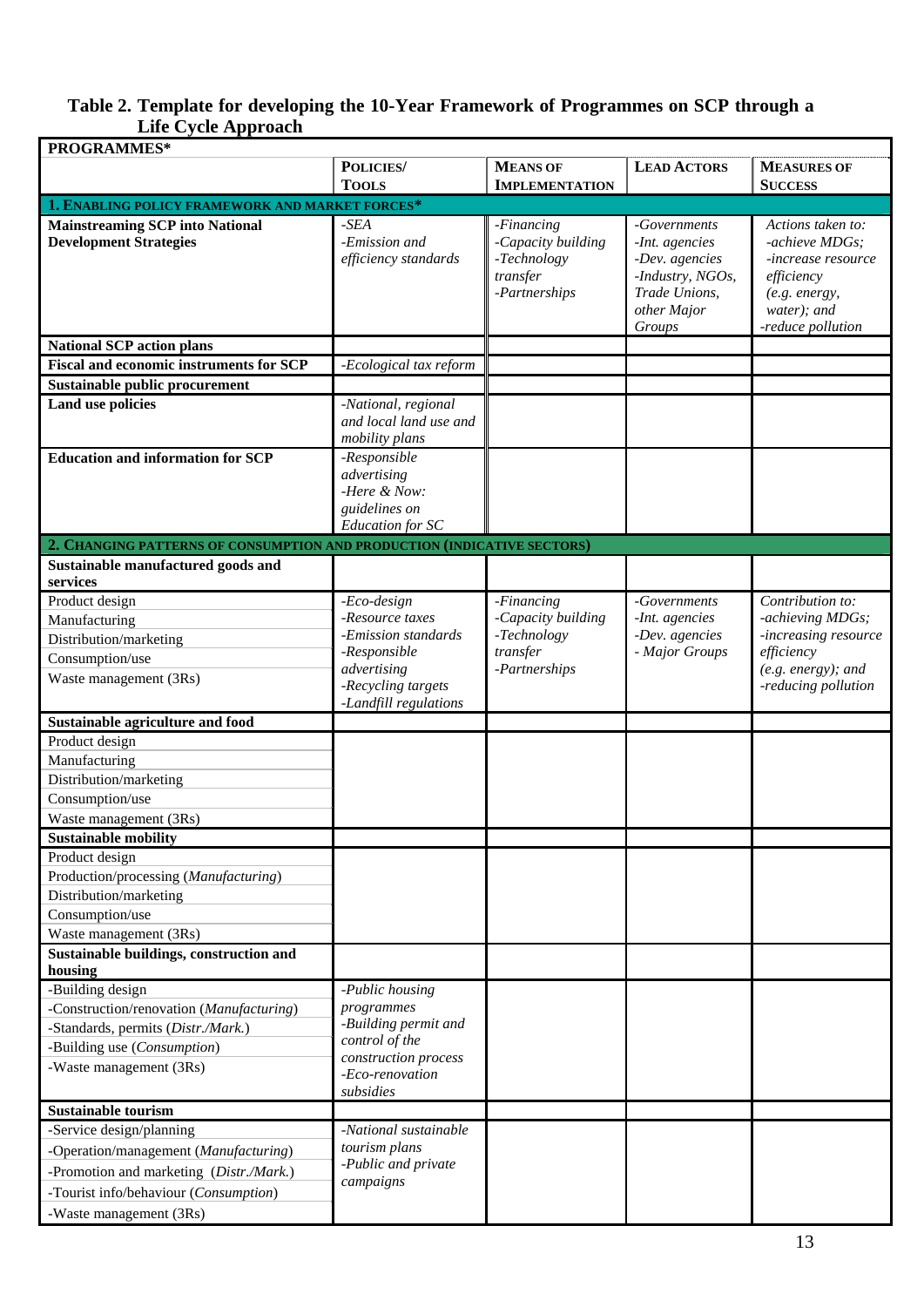**\*** The programmes listed under "Enabling Policy Framework and Market Forces" are general programmes that will facilitate the implementation of policies and tools to increase resource efficiency of products/services through their entire life cycle.

#### **2.2.5 Elements of the Framework of Programmes**

The template presented above includes components to be described for each programme outlined in the template. It needs to be filled-in with nationally or regionally-relevant programmes related to the *Enabling policy framework* under section 1 of the template and related to sectors/consumption clusters under section 2 of the template (*Changing patterns of consumption and production*). Components of the table are defined as follows:

**Programmes:** Set of activities planned and coordinated in a certain time frame to reach objectives (to be done in cooperation with relevant stakeholders). In the context of the 10YFP, programmes are composed of policies/tools, means of implementation, lead actors and measures of success (as shown in Table 2).

**Policies/tools:** Instruments applicable to implement activities and reach the objectives of the programmes. There are different type of policies and tools. They can be classified as economic policies/tools (taxes, subsidies, financial incentives), regulatory policies/tools (product standards, pollution control, norms and laws, etc) and social policies/tools. They can be used for both consumers (education, awareness raising campaigns, information, communication, etc.) and producers (labeling, voluntary initiatives).

**Means of implementation:** To support the shift to SCP in all countries, and in order to implement the identified programmes, resources will be mobilized from all sources, and especially financial and technical assistance and capacity building to enable developing countries to make this shift.

**Lead actors**: Refers to institutions, organizations, or partnerships leading the development and implementation of the programmes: national and local governments, private sectors (business and industry), civil society; international and regional intergovernmental organizations and development/cooperation agencies.

**Measures of success:** The goal of the 10YFP is to support regional and national initiatives ...to delink [ing] economic growth and environmental degradation through improve [ing] efficiency and sustainability in the use of resources and production processes and reduce[ing] resource degradation, pollution and waste. Measures of success include also the economic and social benefits arising from the implementation of SCP policies, with particular reference to the achievement of MDGs. For example, increased efficiency in water, energy, material use, reductions in pollution, and contributions to poverty reduction could be measured according to agreed indicators.

#### **2.2.6 Definitions of other terms used in this framework**

**Sustainable Consumption and Production (SCP):** "The use of services and related products which respond to basic needs and bring a better quality of life while minimizing the use of natural resources and toxic materials as well as the emissions of waste and pollutants over the life-cycle so as not to jeopardize the needs of future generations." UN CSD International Work Programme, adopted in 1995.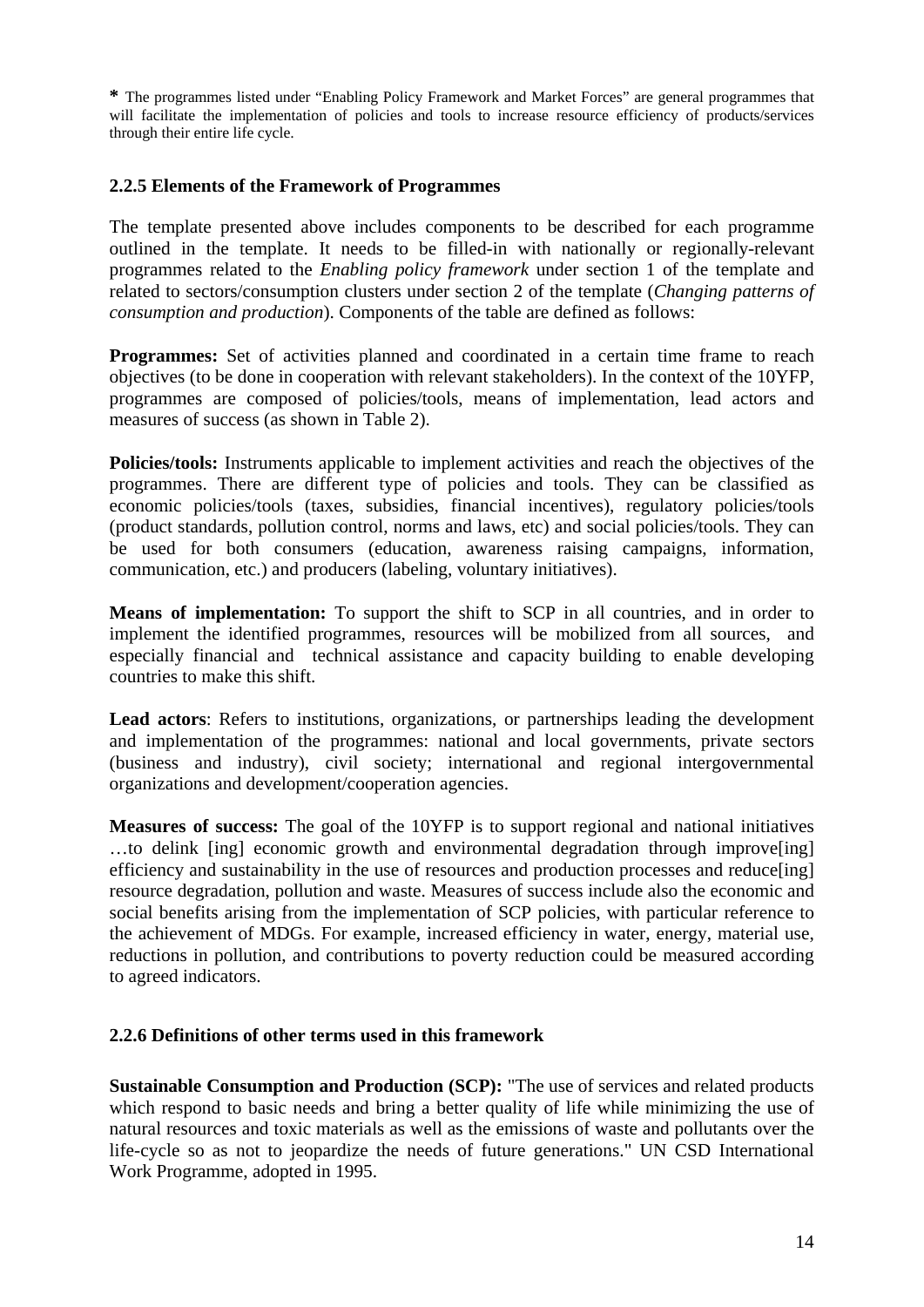SCP is cross-cutting in character; SCP requires active involvement of all stakeholders and a wide range of locally-adapted policy responses. Some key SCP policy challenges currently include achieving decoupling of economic growth from environmental degradation, meeting basic needs, and preventing the rebound effect, where growing consumption outstrips technology improvements and efficiency gains. A key element of the SCP approach is the use of a range of public policies, private sector actions and investments which influence both the supply of and demand for goods and services, thus reducing the negative impacts of both their production and consumption in an integrated manner.

**Sectors/Consumption clusters:** Classification of individual consumption by purpose, based on the economic sectors for which the scope of environmental effects and the life cycle analysis is used to analyze the direct and indirect environmental pressures caused by production/consumption.

#### **2.2.7 Process to further develop this document**

The general process for the development of the 10YFP from now to 2010- 2011 will involve several iterations including consultations with key partners and stakeholders of the Marrakech Process (including the Advisory Committee, regions, Task Forces, Business and Industry, NGOS, development cooperation agencies, UN Agencies and other major groups and stakeholders).

In particular the process to further develop this document and the template for the 10YFP will include the following consultations:

- UNEP will use this document and the template for the 10YFP for regional stakeholders to analyse and provide inputs to this template. In 2009, UNEP–together with other stakeholders- is carrying out Marrakech Process regional consultations in Africa (24-26 June), Latin America (17-18 September), Asia Pacific (11-13 August), Europe (tbc) and most likely the Arab region and North America. During these regional meeting experts will be requested to provide recommendations on elements to be included in the 10 YFP and give other inputs for the RIMs.
- This document and the 10YFP template will inform discussions at the RIM, providing additional, relevant information and helping to reach regional consensus.
- Input and feedback will also be sought from the Advisory Committee and Major Groups (Business and Industry, Trade Unions, NGOs, scientific community, etc) and other stakeholders.
- SCP information contained in country reports to the Commission on Sustainable Development will also be integrated in the 10 YFP.
- The document will be available on the Marrakech Process websites for a broader consultation, at http://esa.un.org/marrakechprocess/index.shtml and
- http://www.unep.fr/scp/marrakech. Comments should be sent to Ms. Adriana Zacarias *(Adriana.zacarias@unep.org) and Ms. Chantal Line Carpentier (carpentier@un.org).*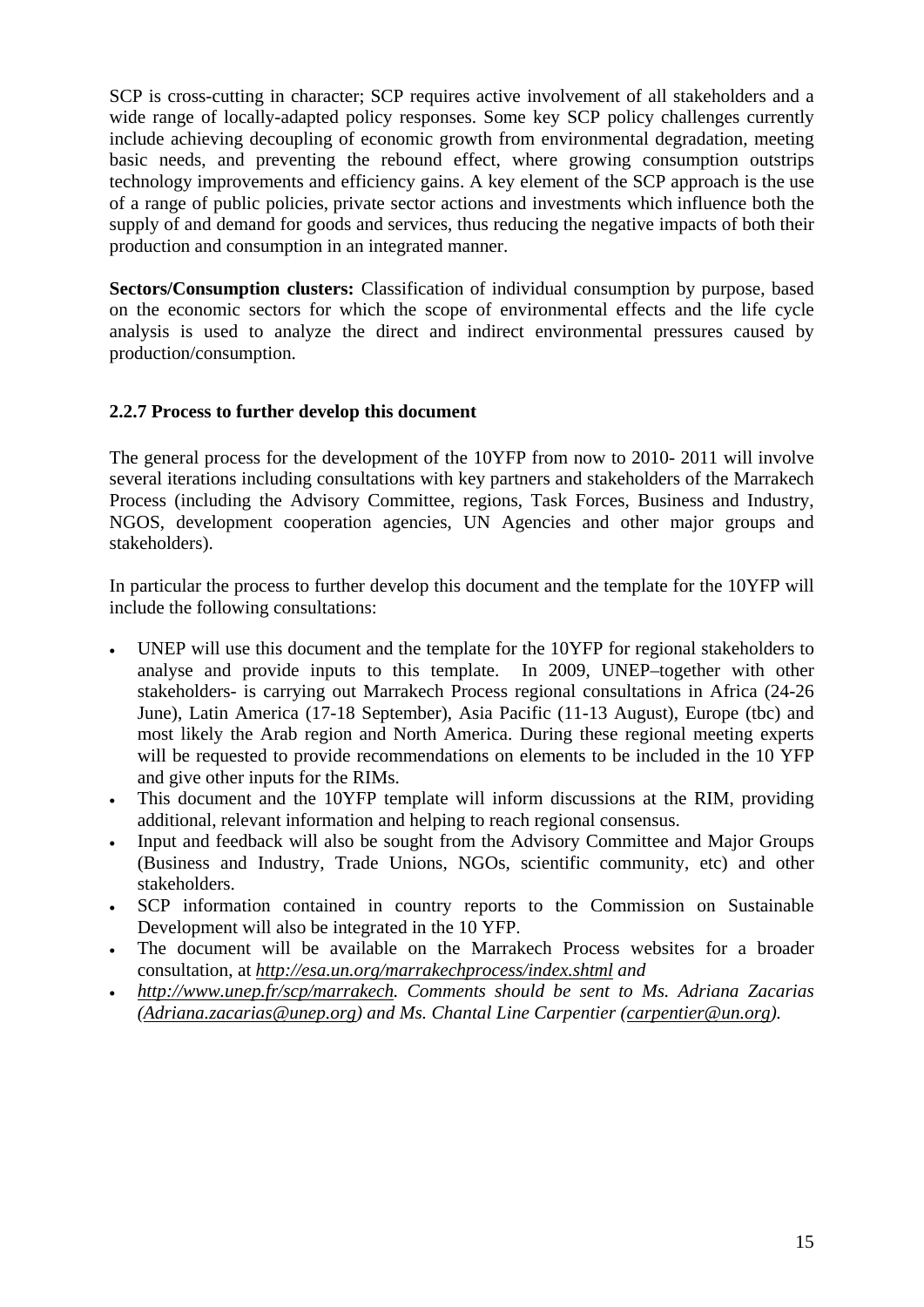## **III. Marrakech Process Roadmap towards the Commission on Sustainable Development 2010/11**

The following tentative schedule has been developed to help stakeholders plan their calendars. See also Table 4 with the workflow for CSD 18 and 19.

| <b>Time</b>                    | <b>Activity</b>                                                                                                  | <b>Description of Activity</b>                                                                                                                                                                                                                                                                                |
|--------------------------------|------------------------------------------------------------------------------------------------------------------|---------------------------------------------------------------------------------------------------------------------------------------------------------------------------------------------------------------------------------------------------------------------------------------------------------------|
| December 2007                  | Draft Outline 10YFP                                                                                              | Secretariat prepared and disseminated a draft outline of<br>the 10YFP, following the outcomes and recommendations<br>of the Stockholm meeting.                                                                                                                                                                |
| <b>June 2008</b>               | Internal draft 10YFP                                                                                             | First internal draft of input to CSD shared with AC                                                                                                                                                                                                                                                           |
| September<br>2008              | 1 <sup>st</sup> Public draft of<br>approach to and<br>indicative elements of<br>10YFP                            | First public draft of the 10YFP was launched after<br>consultation with governments, the AC, regions, MTFS,<br>major groups and others.                                                                                                                                                                       |
| April 2009                     | $2nd$ Public draft to be<br>disseminated                                                                         | Based on the inputs received, the secretariat together with<br>Advisory Committee of the Marrakech Process will<br>disseminate a revised draft of the template 10YFP to<br>collect inputs from all major stakeholders groups<br>(Regions, RIMs, MTFs, Business, SCP experts, and<br>NGOs).                    |
| May 2009                       | 4th meeting of the<br><b>Advisory Committee</b><br>back to back to the<br><b>CSD 17</b>                          | Will prepare a revised document for the third quarter of<br>2009 based on inputs received thanks to Side events on<br>SCP /10YFP and Meeting MTFs. The secretariat will also<br>ensure the active participation of Business, NGOs, Trade<br>Unions and other Major Groups in the elaboration of the<br>10YFP. |
| <b>June 2009</b>               | <b>African Regional</b><br><b>Meeting on SCP, 24-</b><br>26 June 2009, Addis<br>Ababa, Ethiopia                  | Will revise progress achieved by the Marrakech<br>Process in the region and provide inputs on the<br>second draft of the 10YFP                                                                                                                                                                                |
| Summer 2009                    | <b>Meeting with CSD 18</b><br><b>Bureau</b>                                                                      | Debrief the Bureau on Marrakech Process activities                                                                                                                                                                                                                                                            |
| August 2009                    | <b>National Reports</b><br>submitted to<br><b>DESA/DSD</b>                                                       | Highlighting the constraints, obstacles, and possible<br>approaches and best practices for implementation of<br><b>SCP</b>                                                                                                                                                                                    |
| 11-13 August<br>2009           | <b>Green Growth</b><br><b>Meeting</b> back to back<br>to the Global<br>Environment Fair, 11-<br>13 August. Korea | Will contribute to elaborate the 10YFP by providing<br>best practices in the Asia Pacific region and<br>strengthen the link between the Marrakech Process<br>and the regional initiative Green Growth.                                                                                                        |
| $17 - 18$<br>September<br>2009 | <b>Latin American 5th</b><br><b>Regional meeting on</b><br><b>SCP, 17 -18</b><br>September 2009,<br>Colombia     | Will revise progress achieved by the Marrakech<br>Process in the region and provide inputs on the<br>second draft of the 10YFP.                                                                                                                                                                               |
| Oct/Nov 2009                   | Subregional<br><b>European meeting on</b><br><b>SCP</b> , Oct/Nov 2009,<br><b>TBC</b>                            | Will provide inputs on the second draft of the 10YFP<br>based on the defined SCP sub-regional priorities and<br>best practices                                                                                                                                                                                |

**Table 3. Road Map Marrakech Process and CSD activities**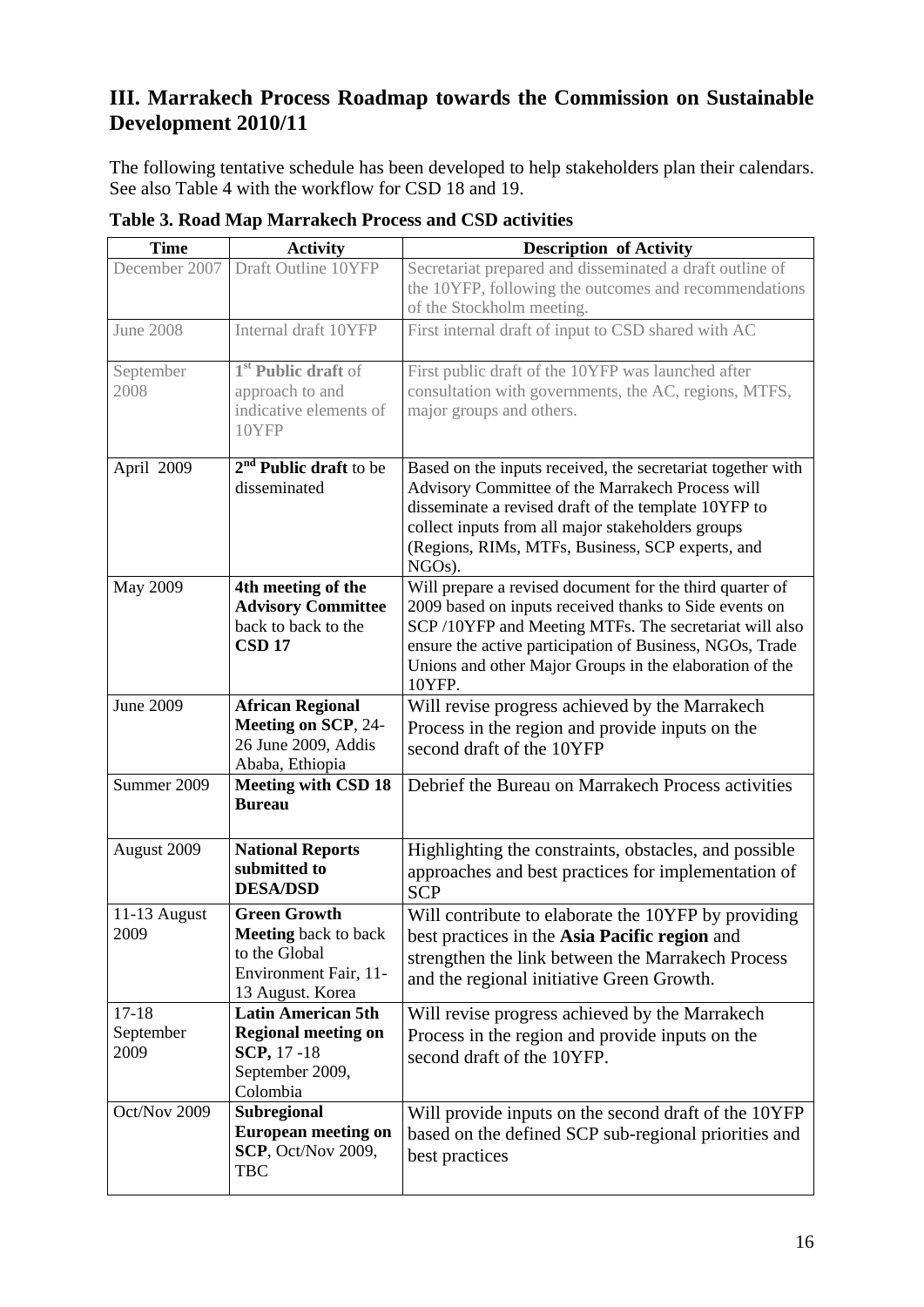| <b>Fall 2009</b>   | <b>Major Groups</b>            | AC and Secretariat will ensure the active participation of     |
|--------------------|--------------------------------|----------------------------------------------------------------|
|                    | consultations                  | civil society in the elaboration of the 10YFP though the       |
|                    |                                | Forums and MTFs                                                |
| <b>Fall 2009</b>   | 5 <sup>th</sup> Meeting of the | Will integrate regional inputs and prepare a revised           |
|                    | <b>Advisory Committee</b>      | document                                                       |
| Oct 2009           | <b>Deadline for inputs to</b>  | To be considered in these reports, inputs on                   |
|                    | <b>DESA SG reports and</b>     | constraints, obstacles, and possible approaches and            |
|                    | <b>Trends report on SCP</b>    | best practices for implementation of SCP are needed            |
|                    |                                | by October.                                                    |
|                    | <b>Inputs from Regional</b>    | RIMS date TBC. The results of regional consultations           |
|                    | Implementation                 | (Fall 2009 in most regions), priorities, regional strategies   |
| Oct 2009           | <b>Meetings (RIMs) for</b>     | and implementation activities under the Marrakech              |
| February 2010      | CSD-18/19                      | Process should be submitted as input to the RIM                |
|                    | <b>Secretary General</b>       | meetings.                                                      |
|                    | Report on 10YFP                | Reviewing progress on the 10YFP, incorporating                 |
|                    | issued                         | activities and outputs of the Marrakech Process                |
| Spring 2010        | 3rd draft 10YFP                | Prepared by secretariat and AC integrating regional            |
|                    |                                | inputs, Major Groups, MTFs and RIMs, and other inputs.         |
|                    |                                |                                                                |
| May 2010           | 6 <sup>th</sup> Meeting of the | Review 10YFP and prepare inputs for SG report on SCP           |
|                    | <b>Advisory committee</b>      |                                                                |
| May 2010           | CSD-18, New York               | Presentation of the Third Draft for revision by                |
|                    |                                | stakeholders. SCP Side events, learning centers and            |
|                    |                                | partnerships announcements?                                    |
| Summer 2010        | 4th draft10YFP                 | In cooperation with AC, revise 10YFP in light of               |
|                    |                                | deliberations at CSD-18 to produce 4th draft                   |
|                    |                                |                                                                |
| Summer 2010        | Request inputs to SG           | Outreach to Major Groups, UN Agencies, TF, and                 |
|                    | report for CSD-19              | Advisory Committee,                                            |
| <b>Fall 2010</b>   | <b>4th International</b>       |                                                                |
|                    | Meeting on the                 | Marrakech Process International Meeting, to be held in<br>Asia |
|                    | <b>Marrakech Process</b>       |                                                                |
|                    | (potential                     |                                                                |
|                    | intersessional meeting         |                                                                |
|                    | -to be discussed)              |                                                                |
| $3rd$ quarter 2010 | Preparation of IPM and         | In cooperation with AC and all Major Groups                    |
|                    | CSD 2011 and                   |                                                                |
|                    | preparation of the             |                                                                |
|                    | <b>Final 10YF Draft</b>        |                                                                |
| December 2010      | <b>SG Report on 10YFP</b>      | Presenting policy options and measures to further the          |
|                    | issued                         | implementation of the 10YFP on SCP                             |
|                    |                                |                                                                |
| February/March     | Intergovernmental              | Negotiations on the 10YFP, along with 4 other themes           |
| 2011               | <b>Preparatory Meeting</b>     | begin resulting on Chairperson's Draft Negotiation Text        |
|                    | for CSD-19                     |                                                                |
|                    |                                |                                                                |
| May 2011           | $CSD-19$                       | Policy decisions on practical measures to expedite             |
|                    |                                | implementation of SCP and mining, waste,                       |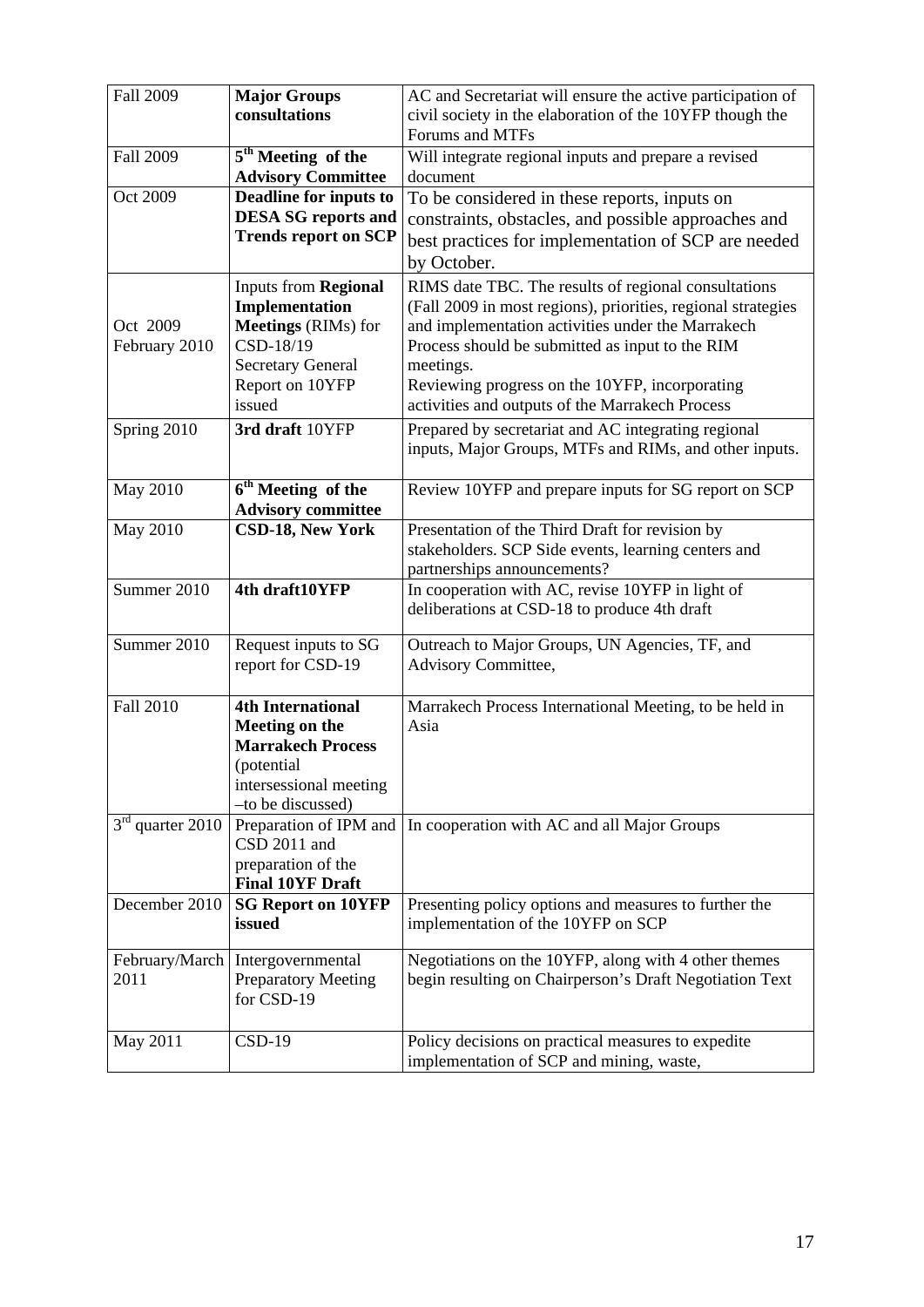#### **Diagram 3. CSD-18 Workflow for the SCP thematic cluster**